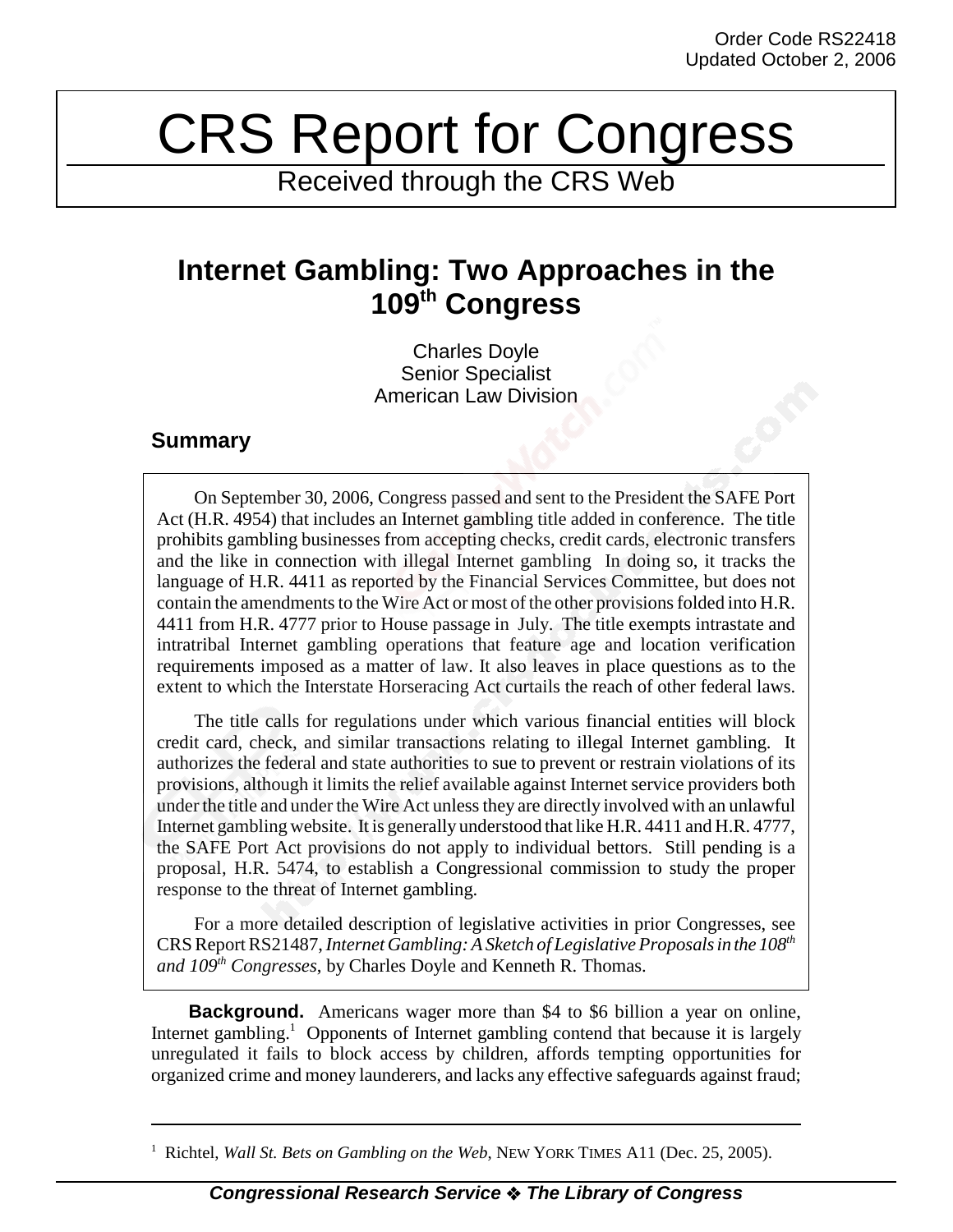they also characterize it as particularly addictive and point out that it frustrates state gambling laws and regulations.<sup>2</sup> The National Gambling Commission recommended that the explosion of illegal Internet gambling be confined and that related financial transactions be outlawed.<sup>3</sup> Most Internet gambling operations are already proscribed by federal law but as yet to little avail.<sup>4</sup> The two most commonly cited obstacles to more effective enforcement are (1) the fact that most Internet gambling enterprises operate overseas beyond the effective reach of U.S. authorities;<sup>5</sup> and (2) questions of whether the Wire Act, perhaps the most effective federal anti-gambling statute, can be used against any form of gambling other than sports betting.<sup>6</sup> The task of removing these obstacles has been complicated by the legalization of various forms of gambling in different jurisdictions, by the use of electronic communications and other technological advances in connection with off track betting and other forms of gambling that are legal in some states and illegal in others, by the suggestion that the countenance of such use while prohibiting offshore Internet gambling may be contrary to World Trade Organization (WTO) obligations of the United States, $7$  and by the shadow of the First Amendment.<sup>8</sup> Congress has weighed the possibility of amending related federal law for several years. The proposals often begin and end with the Wire Act, 18 U.S.C. 1084.

The Wire Act in pertinent part declares that:

Whoever being engaged in the business of betting or wagering knowingly uses a wire communication facility for the transmission in interstate or foreign commerce of bets

3 National Gambling Impact Study Commission, *Final Report*, at 5-12 (1999).

4 *See generally*, CRS Report 97-619, *Internet Gambling: Overview of Federal Criminal Law*, by Charles Doyle.

5 *House Hearings*, at 9 (testimony of Dep.Ass't Att'y Gen. John G. Malcolm).

6 The Wire Act has been used to prosecute online gambling involving sports gambling, *United States v. Cohen*, 260 F.3d 68 (2d Cir. 2001), but has rarely been used to prosecute any form of gambling other than sports gambling, *but see*, *United States v. Smith*, 390 F.2d 420 (4<sup>th</sup> Cir. 1968). Moreover, in a civil suit the Fifth Circuit rejected a contention that credit card companies had aided and abetted a violation of the Wire Act when they honored Internet gambling charges, since the plaintiff had failed to allege that the charges involved sports gambling, *In re Mastercard International*, 313 F.3d 257, 262-63 (5<sup>th</sup> Cir. 2002).

7 *See*, *United States – Measures Affecting the Cross-Border Supply of Gambling and Betting Services*, 99 AMERICAN JOURNAL OF INTERNATIONAL LAW 861 (2005).

<sup>8</sup> 18 U.S.C. 1304 prohibits FCC regulated radio stations from broadcasting certain gambling information. The Supreme Court upheld the application of section 1304 against a North Carolina station that broadcasted information concerning the Virginia state lottery, because lotteries were unlawful under North Carolina law, *United States v. Edge Broadcasting Co.*, 509 U.S. 418, 429- 31 (1993). Six years later, it held that the First Amendment would not allow the application of section 1304 to advertisements for a local casino by a station located in Louisiana where such gambling was lawful, *Greater New Orleans Broadcasting Ass'n, Inc. v. United States*, 527 U.S. 173, 195-96 (1999).

<sup>2</sup> *Proposals to Regulate Illegal Internet Gambling: Hearing Before the Senate Comm. on Banking, Housing, and Urban Affairs*, 108th Cong., 1st sess. (2003)(*Senate Hearings)*; *Unlawful Internet Gambling Funding Prohibition Act and the Internet Gambling Licensing and Regulation Commission Act: Hearing Before the Subcomm. on Crime, Terrorism, and Homeland Security of the House Comm. on the Judiciary,*  $108<sup>th</sup> Cong., 1<sup>st</sup> sess. (2003)*(House Hearings)*.$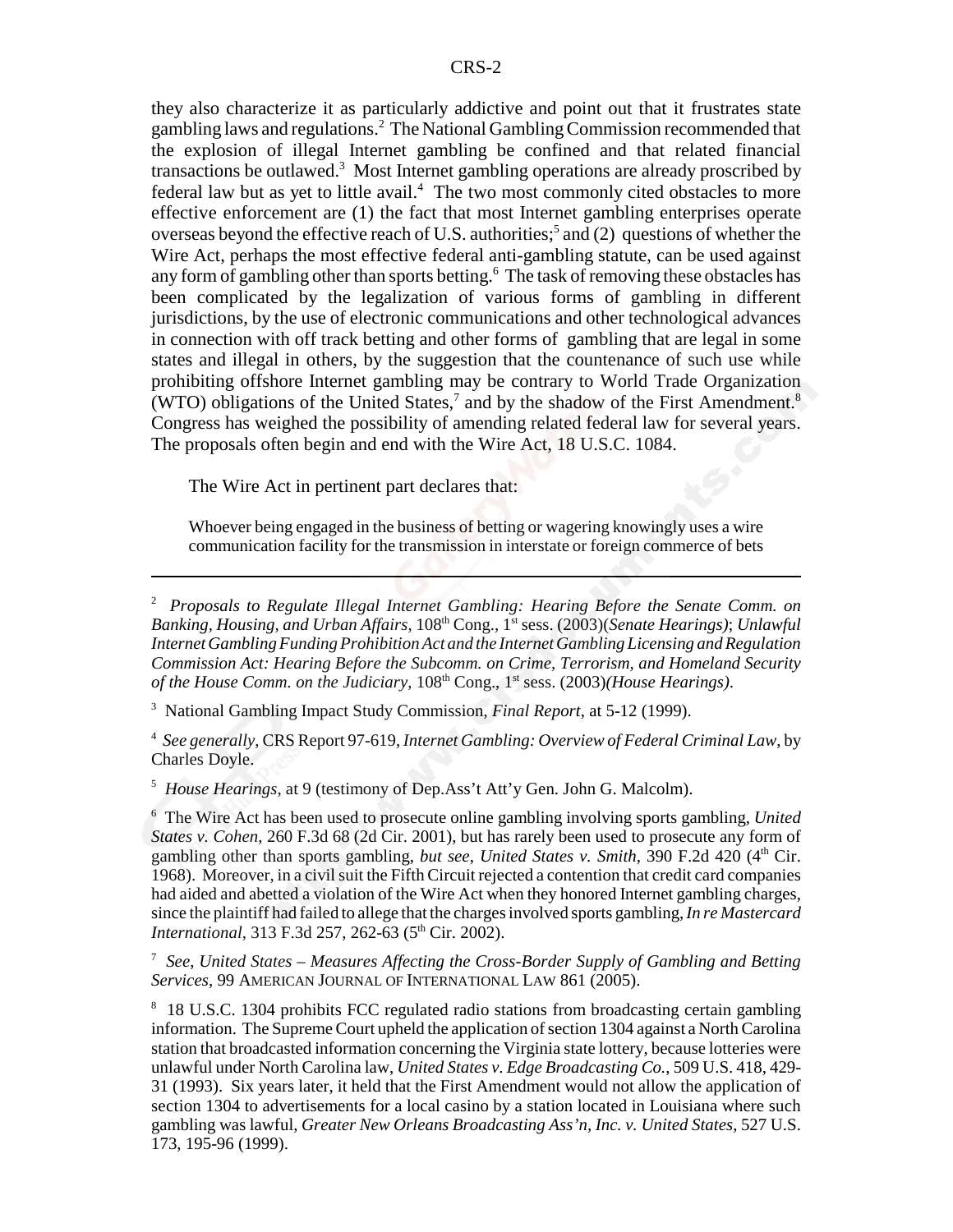or wagers or information assisting in the placing of bets or wagers on any sporting event or contest, or for the transmission of a wire communication which entitles the recipient to receive money or credit as a result of bets or wagers, or for information assisting in the placing of bets or wagers, shall be fined under this title or imprisoned not more than two years, or both, 18 U.S.C. 1084(a).

Anyone who aids or abets the commission of any federal crime, including violations of the Wire Act, is subject to the same penalties as the person who commits the violation directly, 18 U.S.C. 2.9 The Department of Justice has reportedly called upon the specter of an aiding and abetting prosecution to discourage legitimate businesses from providing certain services to offshore Internet gambling operations.10

H.R. 4777, introduced by Representative Goodlatte, sought to amend the Wire Act to make it clear that the Act was not limited to sports gambling and that it applied to Internet gambling. H.R. 4411, introduced by Representative Leach, sought to ban gambling businesses from accepting checks, credit cards, electronic fund transfers and the like in connection with Internet gambling. After the bills were reported out of the House Financial Services and the House Judiciary Committees,<sup>11</sup> the House merged the two and passed them as H.R. 4411.<sup>12</sup> Although Internet gambling legislation had been introduced in the Senate in earlier Congresses, none had been introduced in the  $109<sup>th</sup>$  Congress until the SAFE Port Act was reported out of conference. Title VIII of the SAFE Port Act (H.R. 4954) as reported out of conference,<sup>13</sup> passed by both Houses, and sent to the President,<sup>14</sup> addresses illegal Internet gambling.

**Title VIII of the SAFE Port Act.** H.R. 4954, as enacted, contains an unlawful Internet gambling enforcement title that in large measure draws upon the language of H.R. 4411 as reported by the House Financial Services Committee.<sup>15</sup> It does not contain the extensive amendments to the Wire Act found in H.R. 4777 and added to H.R. 4411 prior to its passage by the House. More specifically, Title VIII:

<sup>&</sup>lt;sup>9</sup> "In order to aid and abet another to commit a crime it is necessary that a defendant in some sort associate himself with the venture, that he participate in it as in something that he wishes to bring about, that he seek by his action to make it succeed," *Nye & Nissen v. United States*, 336 U.S. 613, 619 (1949).

<sup>&</sup>lt;sup>10</sup> Smith, *Interbet, It's Illegal, But Online Gambling Mushrooms Anyway*, ROCKY MOUNTAIN NEWS 1B (Jan. 30, 2006)("the Sporting News earlier this month agreed to pay a \$4.2 million fine and launch a \$3 million public-service campaign to settle federal charges it had run illegal online gambling advertising"); Timmons & Pfanner, *Online Gambling Shares Climb 11% in Debut Day*, NEW YORK TIMES C6 (June 28, 2005)("Many United States credit card issuers, under government pressure, also block payments to online gambling sites").

<sup>&</sup>lt;sup>11</sup> H.Rept. 109-412, pt.1 and pt.2 (2006); H.Rept. 109-552 (2006).

<sup>&</sup>lt;sup>12</sup> 152 *Cong.Rec.* H5008 (daily ed. July 11, 2006); the text of H.R. 4411 as passed by the House appears in 152 *Cong.Rec.* H4980-983 (daily ed. July 11, 2006).

<sup>13</sup> H.Rept. 109-711 (2006), reprinted at 152 *Cong.Rec.* H8540 (daily ed. Sept. 29, 2006).

<sup>14 152</sup> *Cong.Rec.* S10817, H8037-38 (daily ed. Sept. 29, 2006).

<sup>&</sup>lt;sup>15</sup> The text of Title VIII is reprinted at 152 *Cong.Rec.* H8558 (daily ed. Sept. 29, 2006).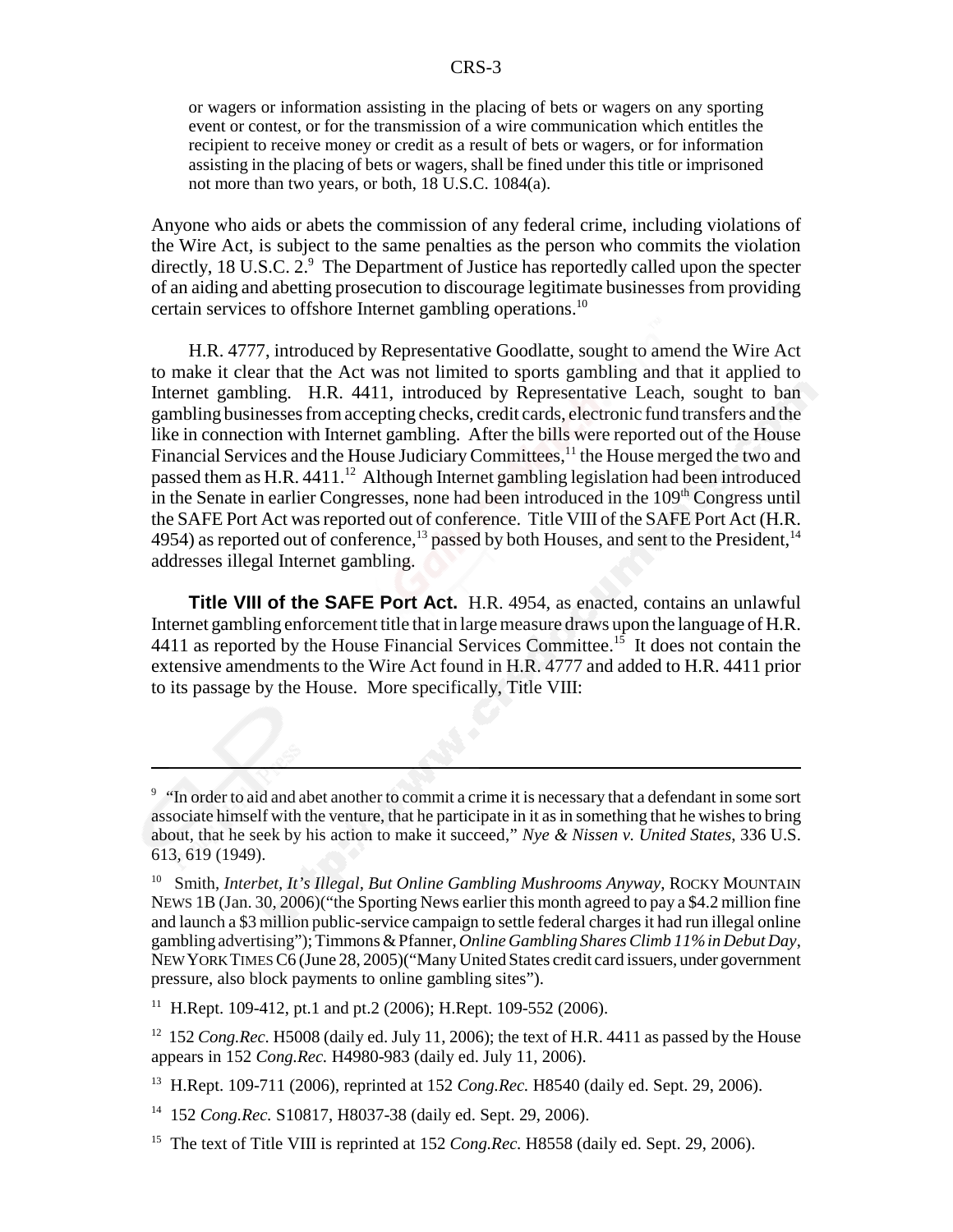- prohibits those in the gambling business from accepting cash, check, credit or other form of payment in connection with unlawful Internet gambling, 31 U.S.C. 5363

- punishes violators by imprisonment for not more than 5 years; and or a fine of not more than \$250,000 (not more than \$500,000 for organizations), 31 U.S.C. 5366

- defines "bet or wager" as "the staking or risking by any person of something of value upon the outcome of a contest of others, a sporting event, or a game subject to chance, upon an agreement or understanding that the person or another person will receive something of value in the event of a certain outcome" and includes

+ lottery participation;

+ gambling on athletic events; and

+ information relating financing a gambling account;

but does not include:

+ securities transactions;

+ commodities transactions;

+ over-the-counter derivative instruments;

+ indemnity or guarantee contracts;

+ insurance contracts;

+ bank transactions (transactions with insured depository institutions);

+ games or contests in which the participants to do not risk anything but their efforts;

+ certain sports fantasy contests, 31 U.S.C. 5362(1)

- defines "unlawful Internet gambling" to mean "to place, receive, or otherwise knowingly transmit a bet or wager by many means which involves the use, at least in part, of the Internet where such bet or wager is unlawful under any application federal of state law in the state or tribal lands in which the bet or wager is initiated, received, or otherwise made" but does not include:

+ intrastate gambling, authorized under state law that features age and location verification requirements, that does not violate certain other federal gambling laws; + intratribal gambling, authorized under law or compact that features age and location verification requirements, that does not violate certain other federal gambling laws, 31 U.S.C. 5362(10)

- directs the Secretary of the Treasury and Federal Reserve Board of Governors, in consultation with the Attorney General to promulgate regulations within 9 months requiring various financial entities to block unlawful Internet gambling financial transactions, affords entitles immunity from civil liability for compliance, and subjects them to regulatory enforcement, 31 U.S.C. 5364

-authorizes federal and state attorneys general to sue in federal district court for injunctive relief to prevent or restrain prohibited transactions; limits the relief available against Internet service providers to blocking access and removing links within their service, and provides that relief may not include imposition of monitoring responsibilities; and absolves Internet service providers from the Wire Act's denial of service requirements, except to the extent that they operate an unlawful Internet gambling website, 31 U.S.C. 5365

- makes it clear that financial entities and Internet service providers may be civilly and criminally liable if they have knowledge and control of bets and wagers and operate an illegal Internet gambling site, 31 U.S.C. 5367

- asks that the Treasury Secretary report annually on international Internet gambling deliberations with which the United States is involved and expresses the view that the